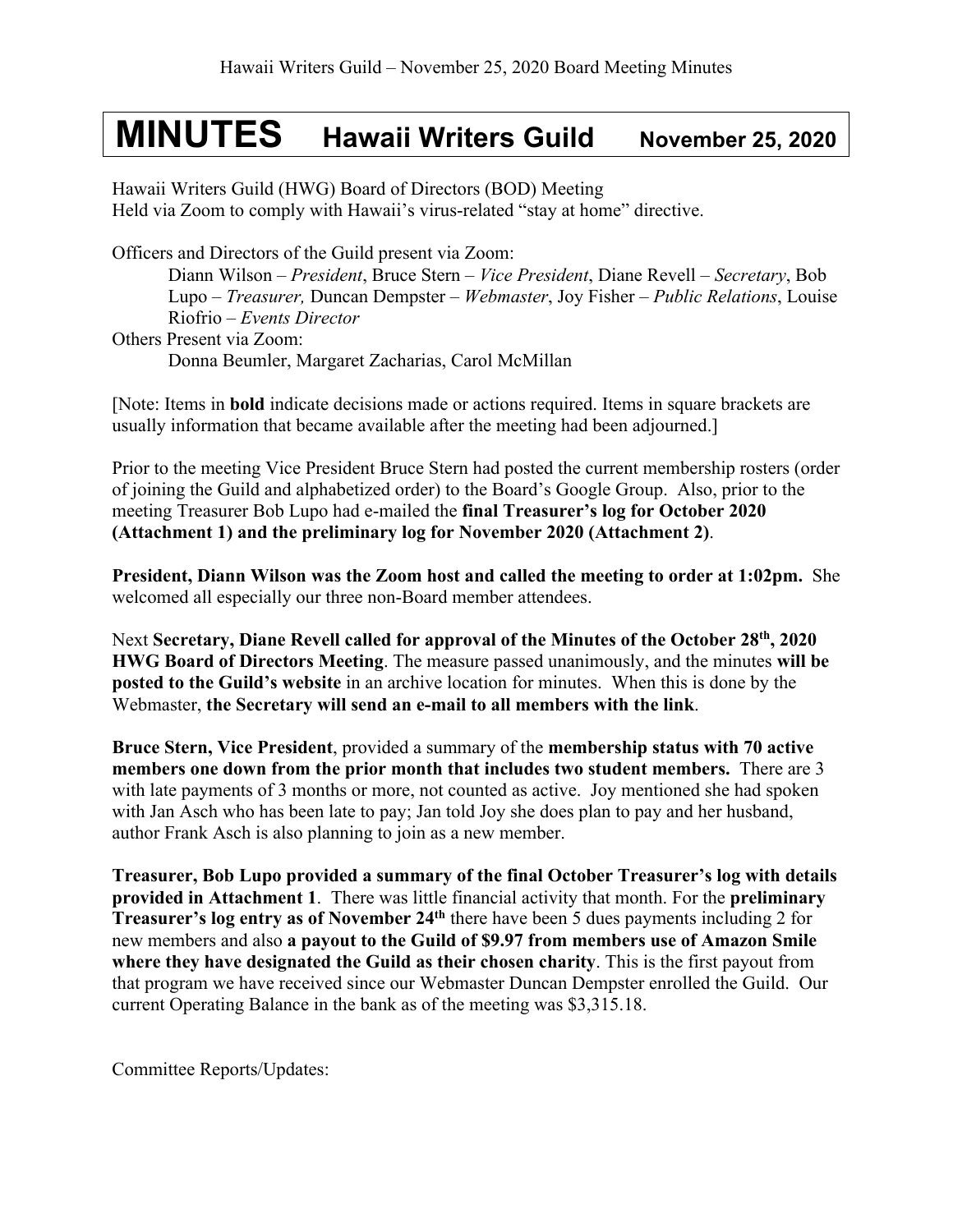**Louise Riofrio, Events Director** is now in Texas and joined the meeting from there. **Louise was aware the Guild will no longer sponsor the book sales at events and the pop-up bookstores but she will keep the Guild informed of such events organized by sets of our members**. Relative to that members will be holding the **pop-up bookstore at Kamuela's Pukalani Stables Saturday Farmers Market starting again the second Saturday in January (the 9th)**. Also, in the new year **they will be adding in Tuesdays at the Farmers Market at King's Shops in Waikoloa** (Big Island, also). Louise said the Tuesday markets there are a great place for meeting potential book buyers.

Louise was going to check into the **status of the 2021 Merrie Monarch Festival. They offer free tables in the shopping area to non-profits** which otherwise are in the hundreds of dollars. This raised **the topic of whether or not a "free table" would allow for a pop-up bookstore combined with Guild promotion. The final discussion decided it would still be providing a financial benefit to the individual members who participated as otherwise they would have to pay for a table.** [Joy passed along information later that the 2021 Merrie Monarch Festival will be done without an audience and so she assumed they also would not have the shopping area this coming year, so it is not an issue for 2021 anyway. The **shopping opportunities usually provided by the Merrie Monarch Festival moved after the cancellation of the April 2020 event to an on-line and TV version known as the Pop-up Makeke which may provide an option for members to sale their books**. A Nov.  $27<sup>th</sup>$  news story on these can be found here: https://www.hawaiinewsnow.com/2020/11/27/hawaii-strong-pop-up-makeke-one-stop-shop-buylocal-during-pandemic/,]

**Louise mentioned that she had participated in a on-line interview on "Third Phase of the Moon"** and would send the link. [She provided the link via an e-mail on November 28<sup>th</sup> to the Board of the interview available on You Tube: https://youtu.be/bglJRMNid1s. She was hoping the link could be added to our Guild website.]

**The Kauai Writers Conference On-line began this past Sunday with its first master class**. They had told Diann Wilson when she asked that they would be **willing to offer a discount for our members**. Turns out Diann had been sent the discount information and tried to pass it on to Joy for sending to the members, but had an old e-mail address. [That was fixed after the meeting and **Joy sent the offer of a 25% discount and how to request it for attending the year of events out to the members late on November 25th under the subject "Something to be grateful for."** The website for the on-line conference is as follows: : https://kauaiwritersconference.com/online/?mc\_cid=3d1f3364b4&mc\_eid=7b87a50b84.

**The Public Relations Director, Joy Fisher**, said there is **no new response to the Newsletter Editor Ad**, but she thinks it is important and is leaving it up on the website.

There was a motion passed during our September meeting for us **to become an official associate of the Berkeley branch of the California Writers Club,** to exchange information on our events including our HWG YouTube Channel series. **Joy since then had sent a message with this information to the head of the Berkeley branch, but having not heard back she sent another message and added another person there hoping one of the two would respond.**  Our members can check their event tickets page for upcoming events that as an associate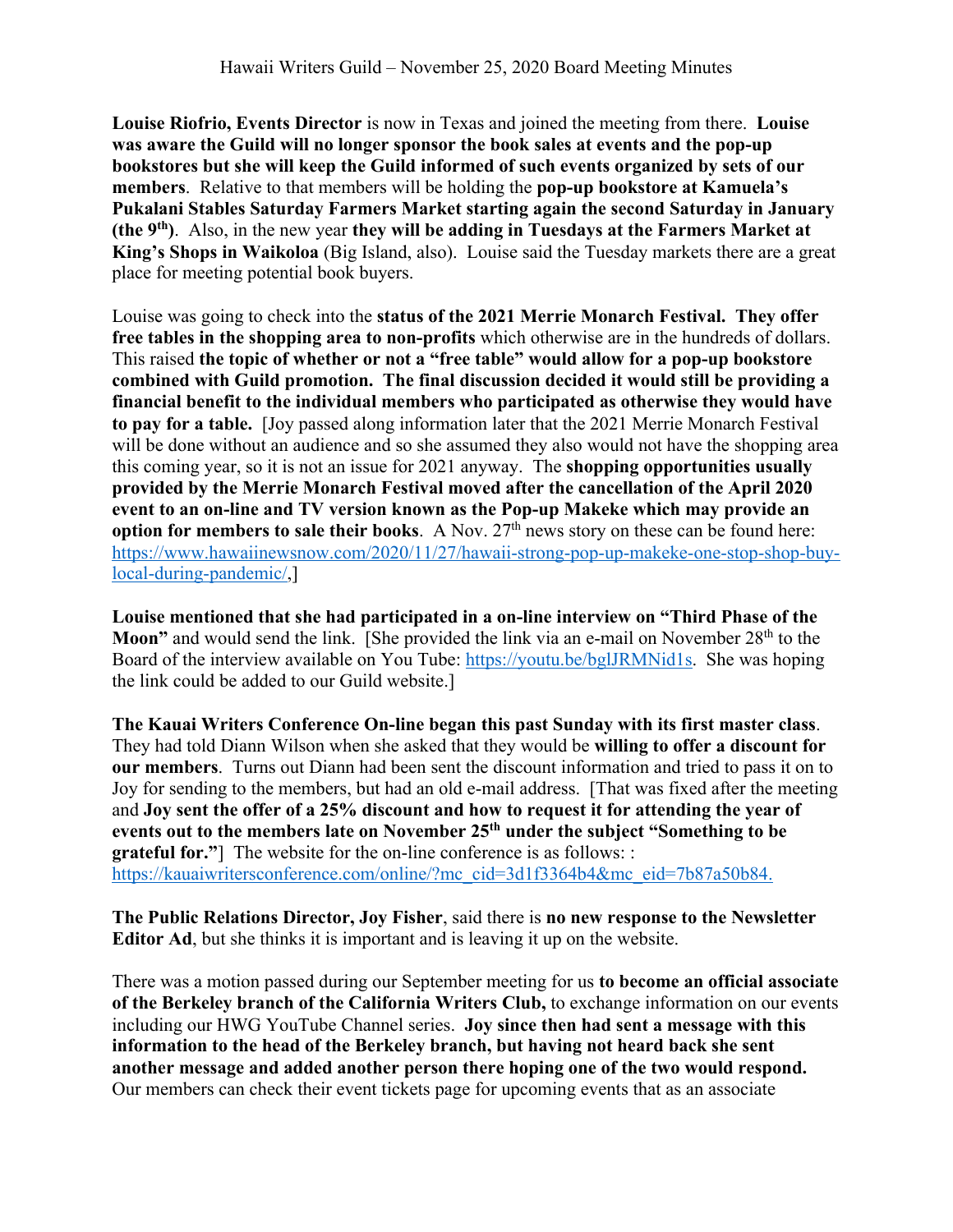organization our members could attend. https://www.ticketsource.us/california-writers-clubberkeley-branch.

**Our Webmaster, Duncan Dempster,** said **not much had changed** at our website this past month, **but there were a couple items.** He had three new **Our Authors entries added for recent members: Pat Evans, Meliha Avdic, and Jamie Brooks.** Duncan said another recent member on Kauai, Frank Riley, participates like Duncan in the on-line writer support group run by Tamara Hynd and per conversation there **Frank said he was looking for more HWG interaction** and thought we might want **to make others aware of the Kauai Authors Collective, a small group that might benefit from more members.**

**From a website submitted contact form, we discussed what our response should be to the request for some mentoring by an Oahu teacher, Shay Zykov for a current class of English Language Arts (ELA) students** following the process of the NaNovWriMo project, but not sticking to the "only in November" timeline. Eila Algood had submitted prior the meeting **a suggestion that we maybe offer to just set up a panel of four guild members who would be willing to answer questions**. This way you don't have back-and-forth emails and everyone can just meet on zoom for a couple hours on an agreed upon date and time. Someone suggested Cece Johansen might be interested in this as she often advocated for working with students. **Duncan agreed to check with Cece and Eila about their interest in taking on this project to provide some support to the students in the class**. Diane R. also suggested the teacher be told about our WRITE ON! and Inside the Writers Studio episodes that might interest her students.

**Bob Lupo as managing editor of our 2nd edition of** *Latitudes***, our HWG literary review, provided an update on current status.** Some additional submissions have been received to date after the weak start noted last month. For now the submissions compared to last year in each of four categories is as follows: fiction only 33%, non-fiction only 45%, drama more than last year, and poetry more than last year. Bob encouraged all in attendance to make submissions and not wait to the end of the submission period on December 10<sup>th</sup>. He said the **goal is to release the 2nd edition of** *Latitudes* **on February 10th**. Bob has a great review team assembled and acknowledged them in prior messages about the process.

Joy had previously **publicized the specifics of the submission period and guidelines for the 2nd edition of** *Latitudes* with the membership. The information is also on our HWG website thanks to Duncan and Bob Lupo has sent another notice to members about the opportunity along with Jada Rufo putting it on our Facebook page. **The submission period is October 10<sup>th</sup>** – **December 10<sup>th</sup>.** As we are now entering the last two weeks of the submission period, **Bob said he would send out one more notice [completed on 11/27/20**]. A suggestion made later in the meeting was that a paper version of *Latitudes* might make use of Kickstarter or another crowd funding source to have it published.

**Diann W. provided an update on the "In the Writers Studio" and "WRITE ON!" episodes on our Hawaii Writers Guild YouTube channel.** She and Eila Algood have been alternating weekly the release of one or the other of each series. **For 2021** they plan to slow the pace with **an episode of "In the Writers Studio once a month on second Tuesdays** and **an episode of "WRITE ON!" once a quarter**. We have 19 recorded episodes of "In the Writers Studio" with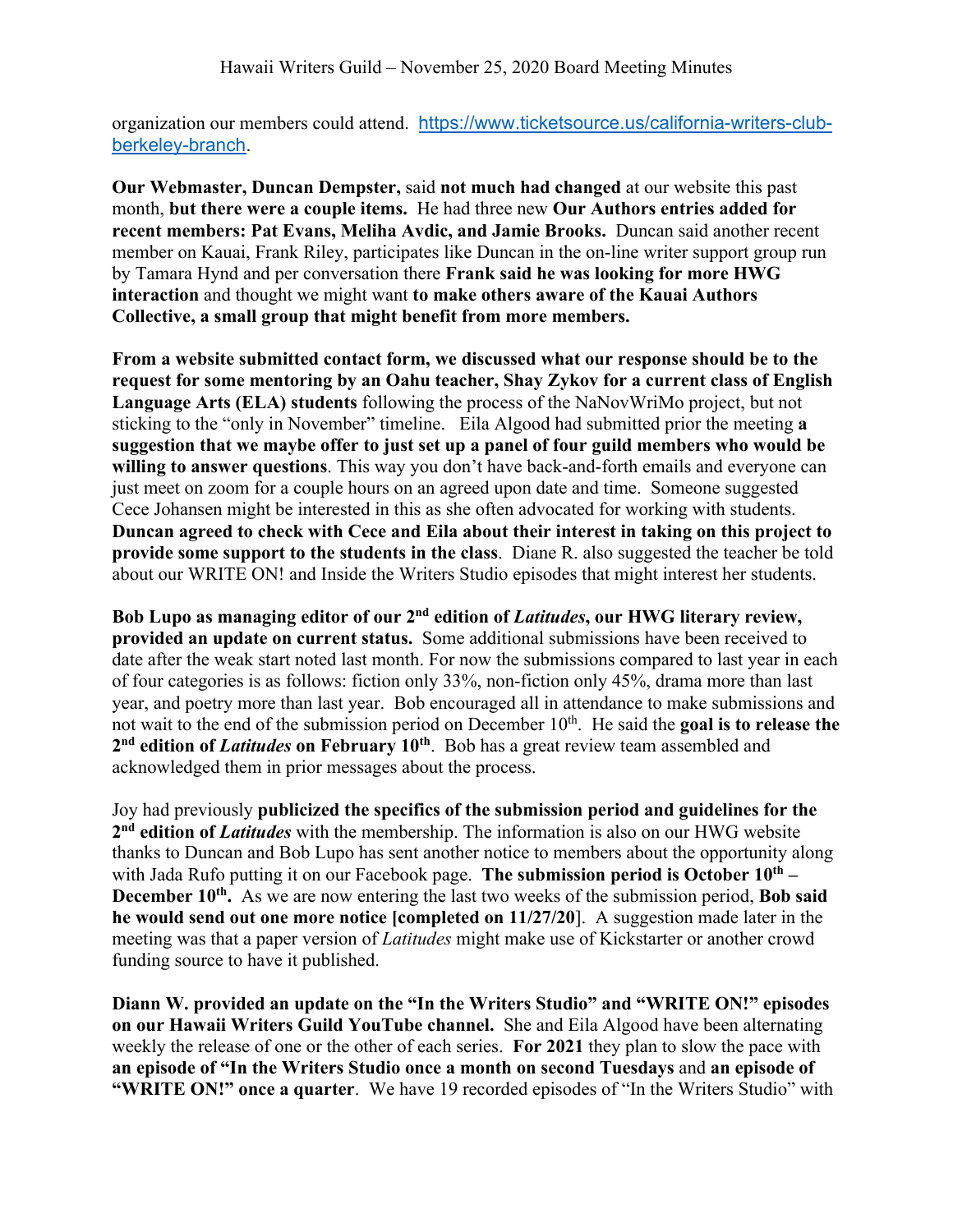16 of those released to date for viewing, thanks to Eila Algood. For "WRITE ON!" hosted by Diann, we have 10 episodes recorded and 9 of those released to date for viewing. **Diann is looking for more topics as candidates for episodes.** One suggestion was for Louise Riofrio to do an episode on crowd funding using Kickstarter to get one's book published. The **HWG Channel is found here**: https://www.youtube.com/channel/UCmn-e3CM6RGNf\_8QJMJzzjQ. In the last month, our channel had 49 subscribers, 152 views with 15.4 hours watched.

Next up was the **planning for the annual meeting to be held** virtually via Zoom on **Saturday, January 16th**.

- Diann reiterated the plan to **limit the meeting to about 1 hour** and mentioned some possible times on that day. Since it will not be a gathering around a meal this year, it came down to picking a non-mealtime and a time suitable for the variety of time zones covered by most all of our members. The **general consensus was that a 1pm-2pm Hawaii time slot would be good**.
- **Diann also said she would provide a draft agenda soon** to the Board.
- **For an interactive suggestion Diann planned an "opportunity drawing" where books donated by our member authors could be given away to members attending**. Diann thought 5-6 book prizes would be a good target. Cheryl Ann had recent experience with something similar where a virtual spinner was spun that had names of all attending on the dial. When it stopped on a person's name they won, then their name was eliminated from subsequent spins. **Cheryl Ann Farrell had provided Diann with a link to an on-line spinner tool for our use**.
- Diann's related concern was **how to get the donated books to those who won.** Some options were raised, but Diann suggested we **have this as a separate agenda item at our next Board meeting**. As pointed out by one of our Board members, those with books for sale via Amazon have an option to gift a book to a designated person, so that could be one option.
- For **election ballot status, Diane R. said she had managed to draft one using Google Docs** which can be used to create ballots and collect the votes and we already use Google. Diane still **planned to contact Cheryl Ann Farrell on her offer of help to see if she had suggestions for how to provide a write-in option** and any other ideas to make the ballot better. Need to set a date to send out the ballots and required return date to be counted,
- **From the Nomination Committee, Joy said where we are now** is as follows: **Carol McMillan to run for President as a new candidate**, **Bruce Stern to run willingly as the incumbent Vice President, Diane Revell reluctantly agreed to run as the incumbent Secretary** once she had **Donna Beumler agree to be her backup in training** to run for 2022 Secretary, and **Bob Lupo reluctantly agreeing to run as incumbent Treasurer** as we did not find any other members willing to run for that position in 2021. Diane R. suggested Bob may want to also find a backup for the year who could take on the role in 2022.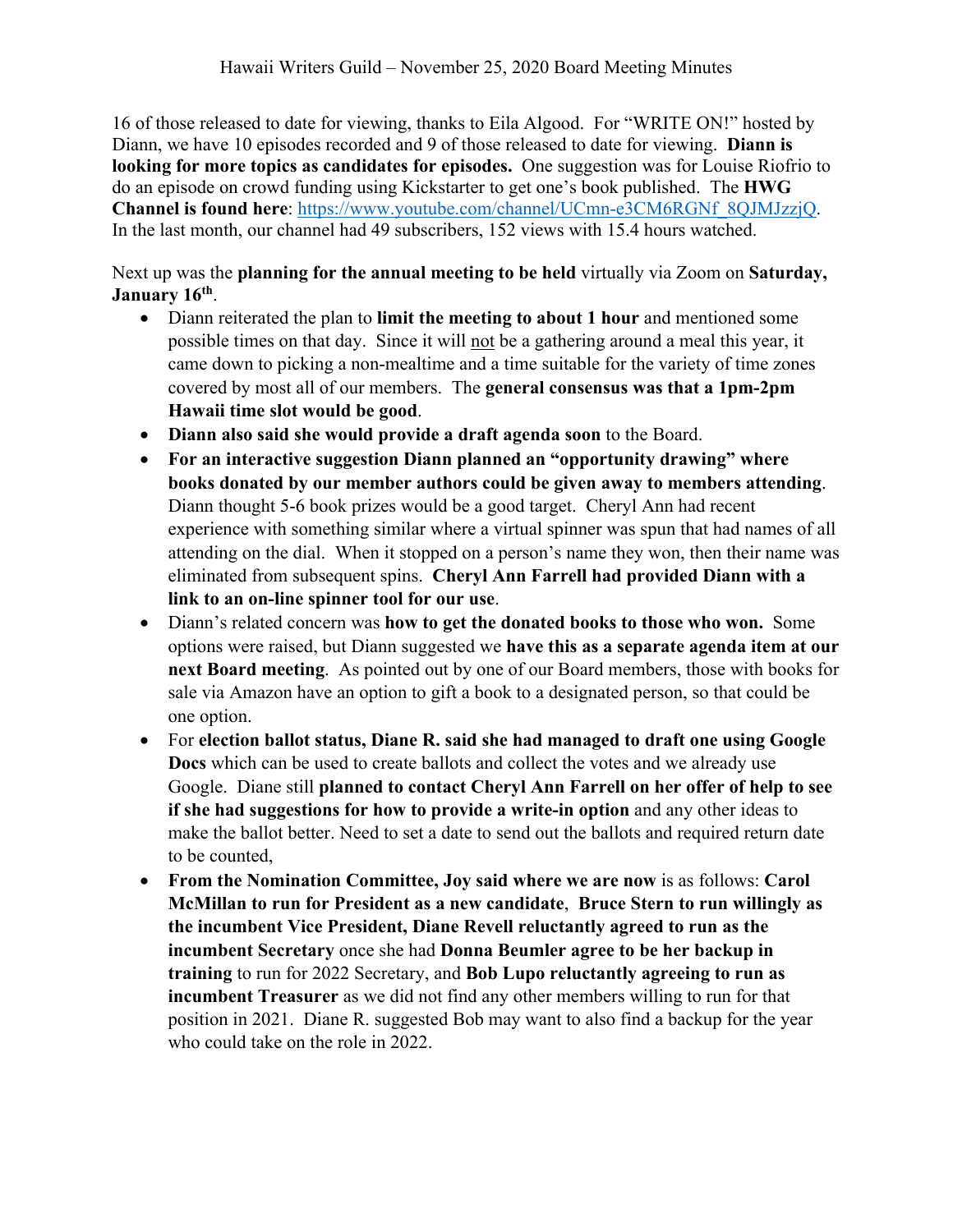• **Joy has been collecting info on who/what our members have published in 2020 to highlight at our annual meeting**. Diane R. had helped by sending an e-mail to our North Kohala members to provide this information to Joy.

**We had a short discussion of implementation of Eila Algood's ideas for alternatives to our Guild promotion at the pop-up bookstores (see Attachment 3) but decided it would be more suitable to decide who should address the suggestions in the new year**. The **update of our brochure or creation of new ones was agreed could be useful to be handed out** by those authors when they were selling their books at events even though no longer sponsored by the Guild. The authors could create brochures for their use, but **if the Guild logo or other reference included, then the brochure would need to have been approved by the Hawaii Writers Guild Board of Directors prior to the brochure being used**.

The **next regular Board meeting date** is set for **Wednesday, December 23rd** at **1:00pm-2:30pm via the Guild's own Zoom account**.

The meeting was adjourned at 2:05pm.

Respectfully submitted, Diane Revell, Secretary

## Announcements:

- 1. The **next regular Board meeting time and place: Wednesday, December 23rd at 1:00pm – 2:30pm. Meetings will all be via Zoom for the foreseeable future**. Attendance via internet or phone via Zoom will be offered and if still under "stay at home" restrictions it will be the sole method used.
- 2. **Requests for items to be added to the agenda for the next regular Board meeting** should be **sent to the President Diann Wilson and Secretary Diane Revell at their email addresses** (island.diann@gmail.com and diane.b.revell@gmail.com) 10-days prior to the next meeting, so **by December 13th**. The **agenda will be e-mailed December 18th** to the full membership five days prior to the meeting.

## Parking Lot:

- 1. Discuss **implementation of ideas provided by Eila Algood for Guild promotion** to the public (see Attachment 3) in **the new year of 2021**.
- 2. Determine **best way to get books won in the opportunity drawing of the annual meeting delivered to the winners**.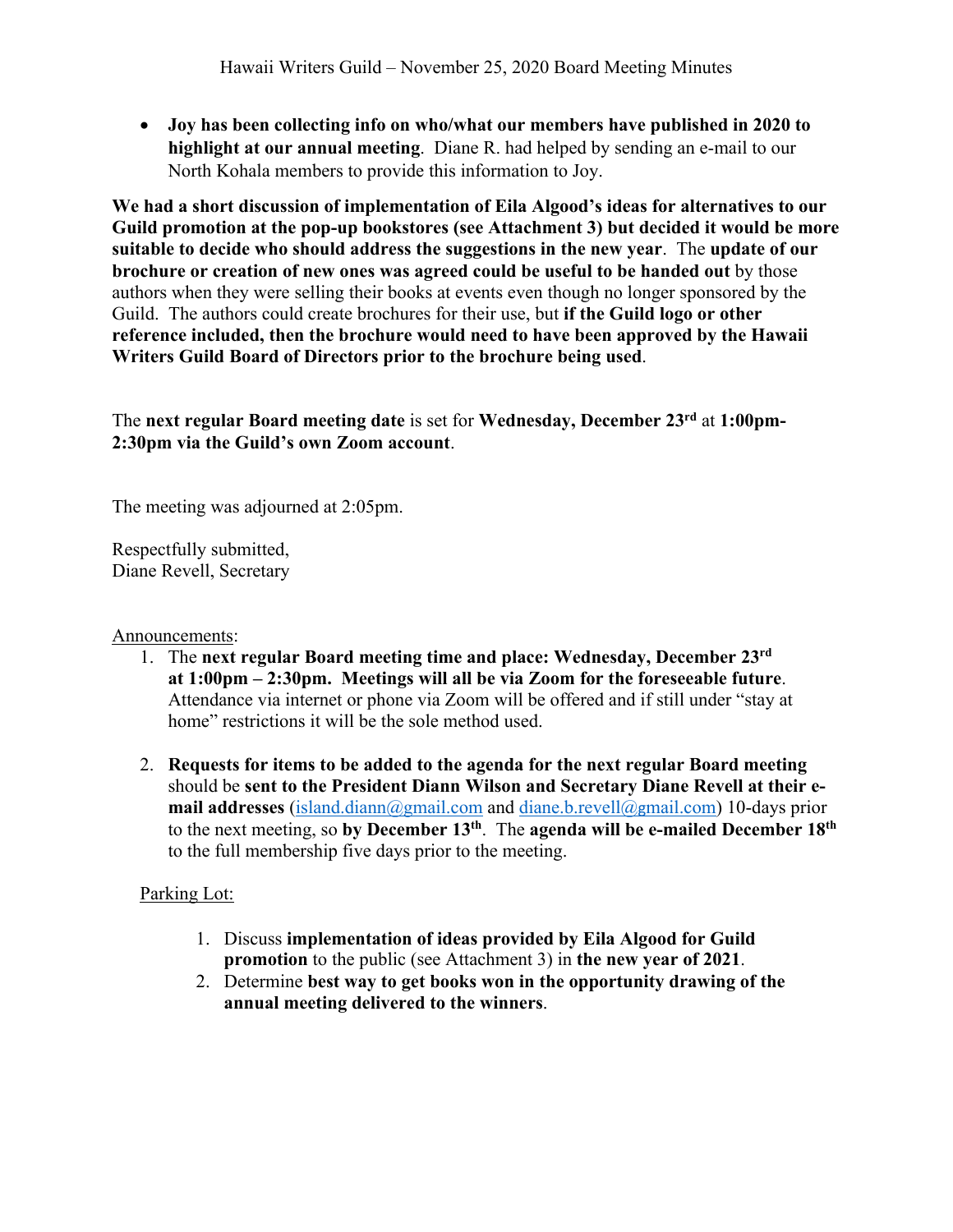Hawaii Writers Guild – November 25, 2020 Board Meeting Minutes

Attachment 1: Hawaii Writers Guild Final Treasurer's Log for October 2020

Attachment 3: Hawaii Writers Guild Preliminary Treasurer's Log for November 2020

Attachment 3: Eila's Ideas for HWG Sponsored Bookstore/Festival Participation with Member Book Sales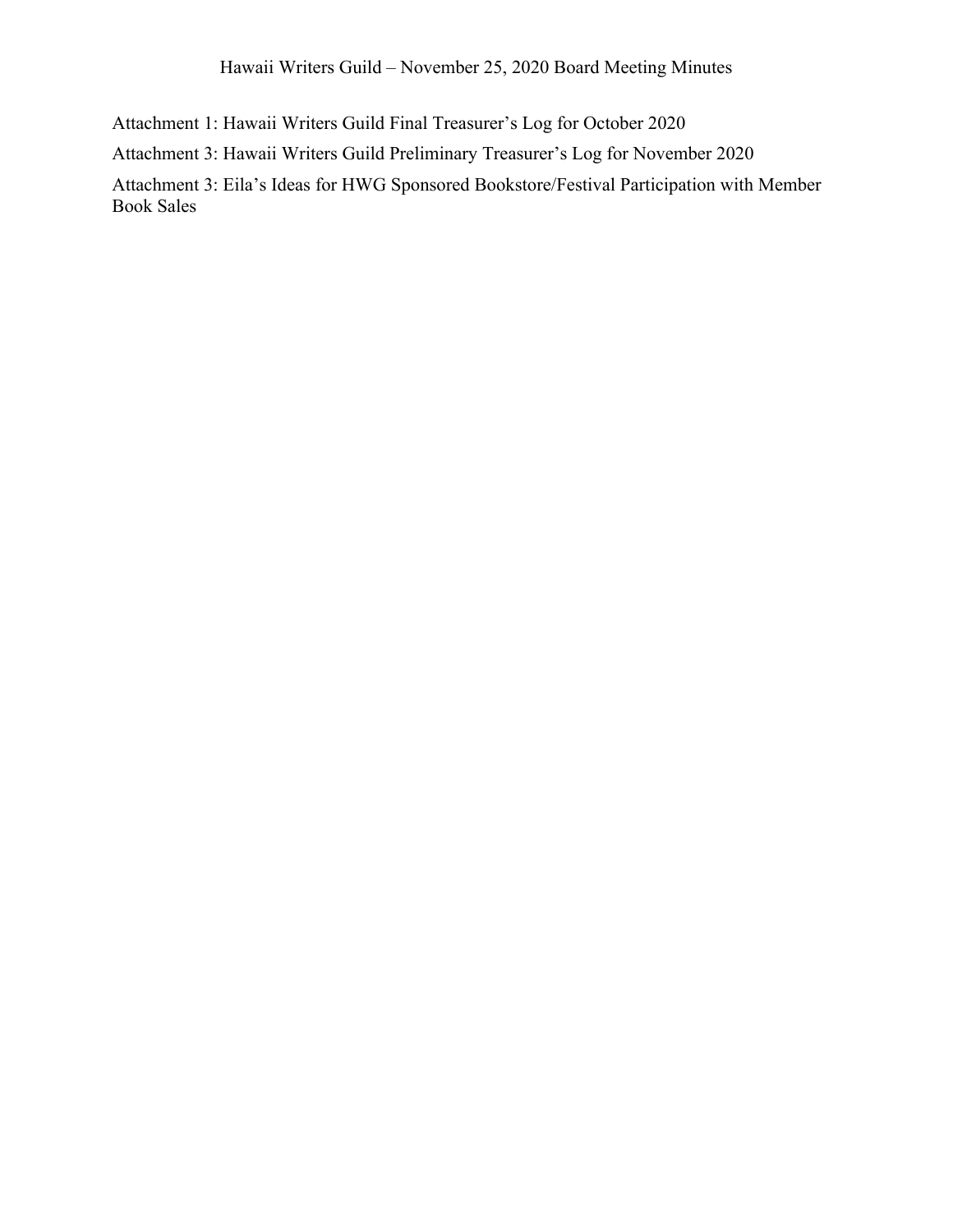| Hawaii Writers Guild Treasuer's Log as of October 2020        |  |  |                         |                                            |  |            |
|---------------------------------------------------------------|--|--|-------------------------|--------------------------------------------|--|------------|
|                                                               |  |  |                         |                                            |  |            |
| American Savings Bank Operating Balance as of October 1, 2020 |  |  |                         |                                            |  | \$3,070.84 |
|                                                               |  |  |                         |                                            |  |            |
|                                                               |  |  | <b>October Inflows</b>  |                                            |  |            |
| Margaret Zacharias, membership renewal                        |  |  |                         |                                            |  | 40.00      |
| <b>Total October Inflows</b>                                  |  |  |                         |                                            |  | 40.00      |
|                                                               |  |  | <b>October Outflows</b> |                                            |  |            |
| <b>ASB Monthly Fee</b>                                        |  |  |                         |                                            |  | $-5.00$    |
| <b>Total October Outflows</b>                                 |  |  |                         |                                            |  | $-5.00$    |
|                                                               |  |  |                         |                                            |  |            |
|                                                               |  |  |                         | Total ASB Operating Balance as of 10/31/20 |  | 3105.84    |

Note: Total ASB Operating Balance includes \$600 General Reserve Fund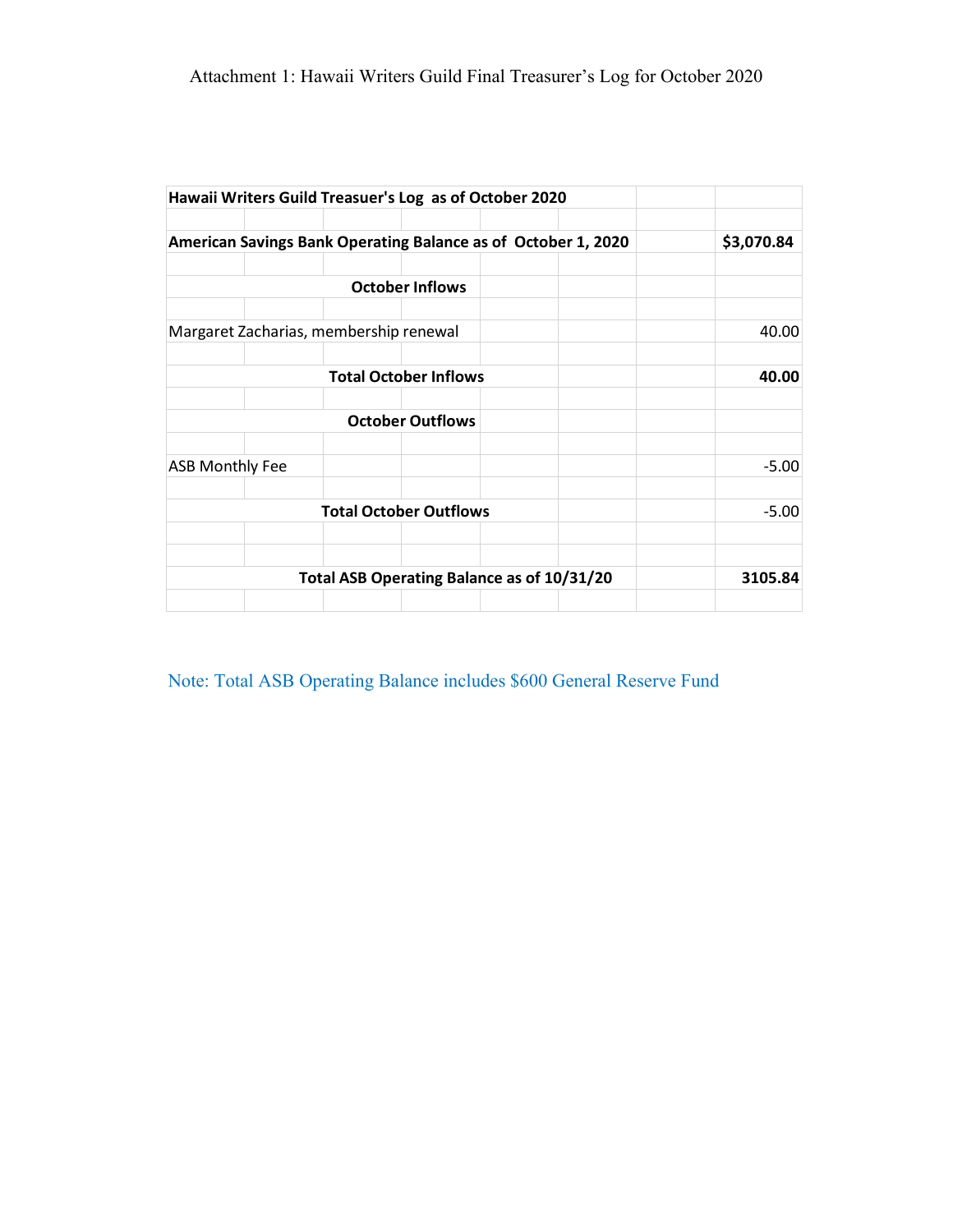| Hawaii Writers Guild Treasurer's Log as of November 24, 2020 |            |
|--------------------------------------------------------------|------------|
| American Savings Bank s of October 31. 2020                  | \$3,105.84 |
| <b>November Inflows</b>                                      |            |
| <b>Amazon Smile Receipts</b>                                 | 9.97       |
| Wendy Wlson, Membership Renewal                              | 40.00      |
| Meliha Avdic, New Member                                     | 39.37      |
| Tessa Rice, Membership Renewal                               | 40.00      |
| James Brooks, New Member                                     | 40.00      |
| Louise Riofro, Membership Renewal                            | 40.00      |
| Total November Inflows as of 11/24/20                        | 209.34     |
| Total November Outflows as of 11/24/20                       | \$0.00     |
| Total ASB Operating Balance as of 11/24/20                   | \$3,315.18 |